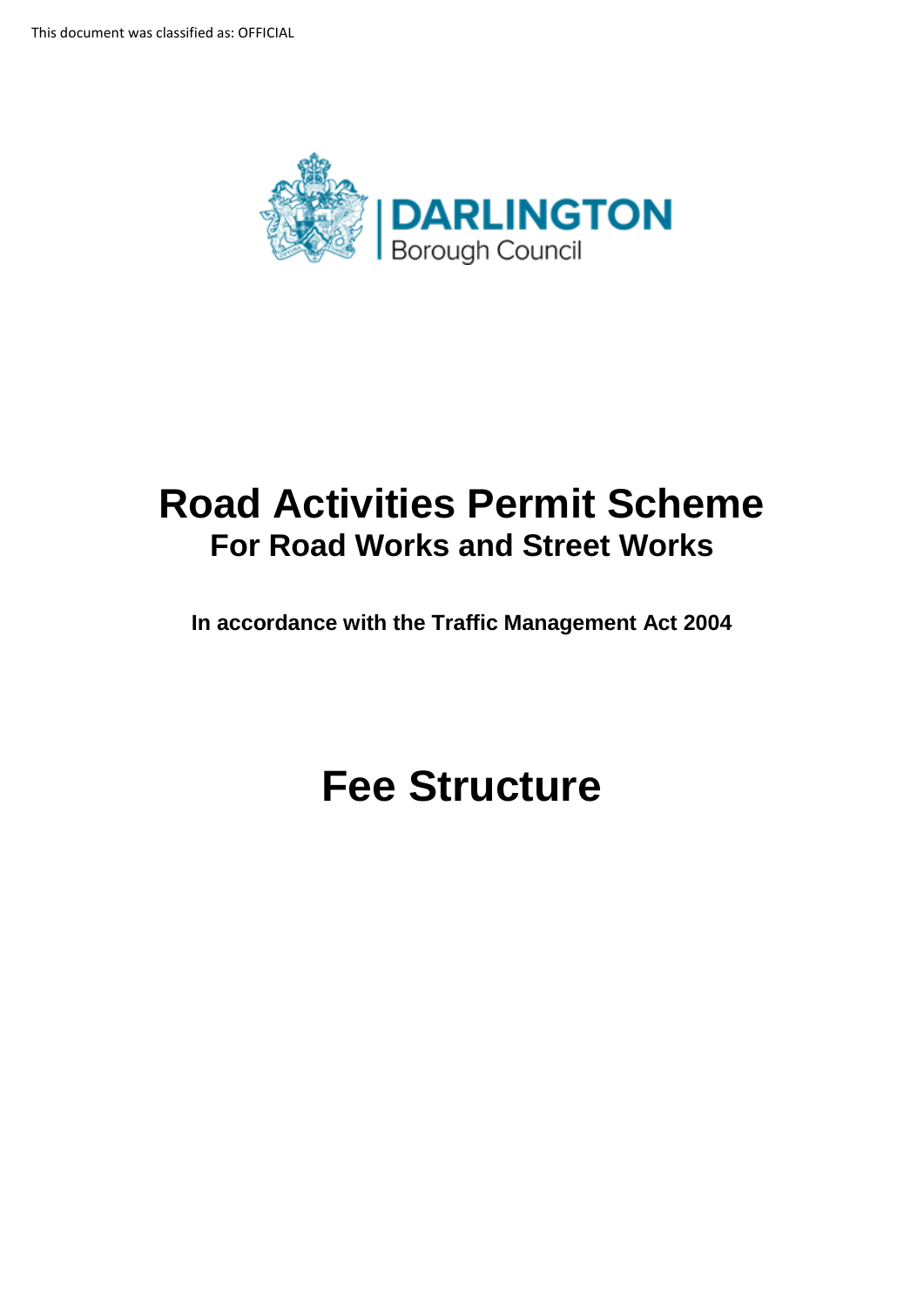#### **Fee Structure**

 Under the permit scheme regulations (Regulation 30) the Authority is allowed to charge statutory undertakers a fee to review, issue and vary (where applicable) a permit. Charges are proportionate to the cost to the Authority for administering that permit.

Where a variation to a permit moves the activity into a higher category, the promoter will be required to pay the difference in value between the two categories, on top of the variation fee.

#### **Exemptions**

- These fees are not applied to any permits submitted in pursuant of works for roads purposes.
- Works undertaken on behalf of the local fire service to maintain a fire hydrant
- Where the Authority has failed to respond to a permit application within regulatory timescales
- Where a promoter cancels a submitted permit before the Authority has granted it
- Where a permit variation has been initiated by the Authority
- Where a permit has been revoked through no fault of the promoter

#### **Discounts**

- Where several Permit applications for works that are of part of the same project but which are carried out on more than one street and are submitted at the same time.
- Where several Promoters are working within the same site submit applications at the same time as designate the permits as collaborative working.
- Where works are undertaken wholly outside of traffic sensitive times on Traffic Sensitive Streets.
- A discount may be applied where it is demonstrated that an activity provides significant economic benefit to the local authority. These will be determined by the local authority.

#### **Option to waive or reduce fees**

The Permit Authority retains the right to waive or reduce fees at its discretion.

### **Review of fees**

 The Permit Authority will review its Permit Scheme annually to assess whether the Scheme is meeting its objectives and whether the overall fee income exceeds the allowable costs but it is unlikely that fees will be amended until after three years of operation, following recovery of allowable set up costs over this period.

The annual report will be published.

As far as is reasonably possible the fees and costs should be matched over a financial year. However, it is recognised that estimating the fee levels will involve incorporating the effect of various factors that will inevitably have a degree of uncertainty around them. In the event that fees and costs do not match the actual outturn for the year in question, adjustments may be made to fee levels for the subsequent years so that across a number of years fees do not exceed the allowable costs.